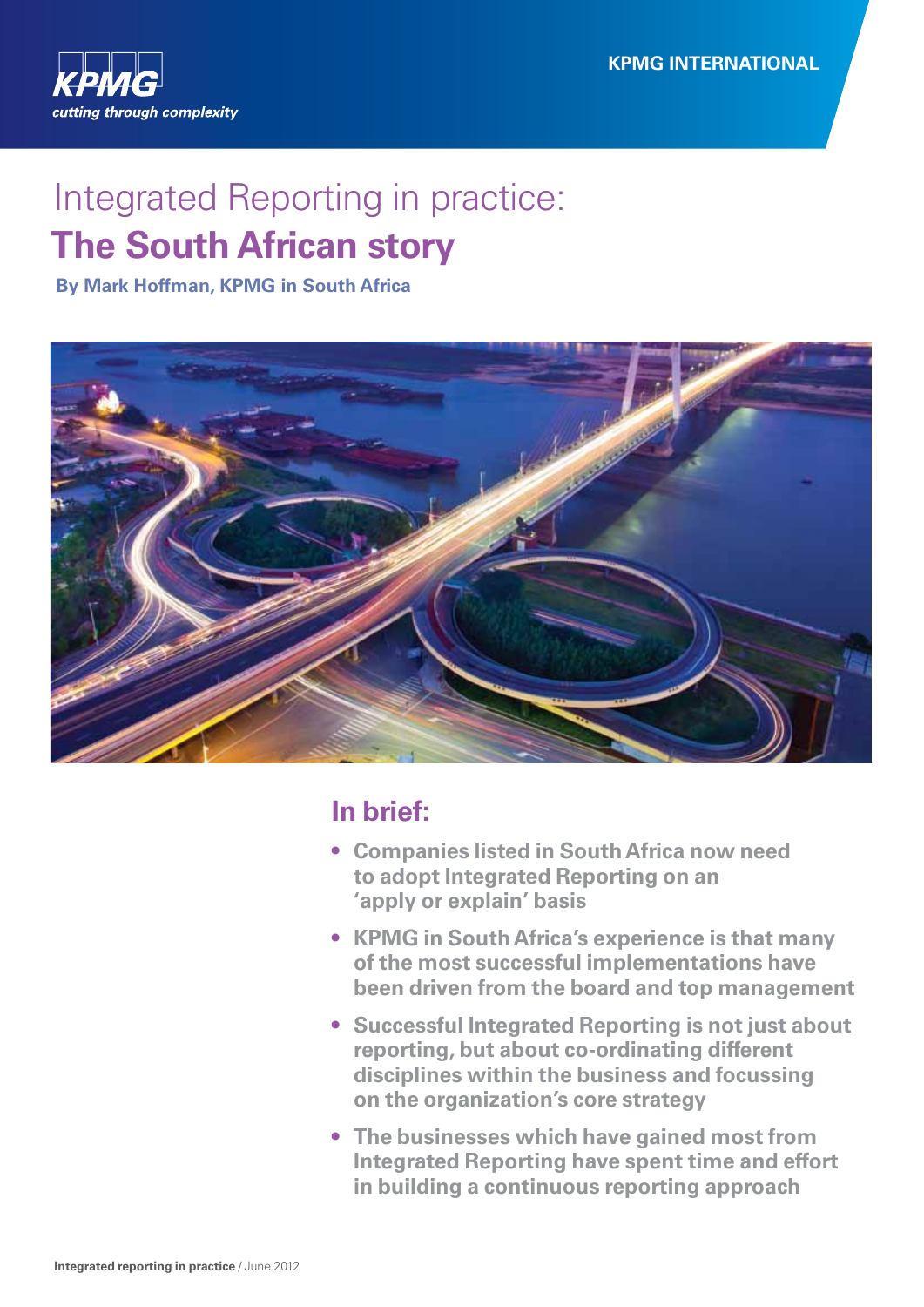**The first annual cycle of Integrated Reporting in South Africa shows this has been a rewarding – though sometimes challenging – journey for the listed companies applying it.Through KPMG in South Africa's involvement with more than 80 companies we can see the positive impact that the entire change in reporting ethos is having on companies' strategic thinking. Our experience is yielding important lessons for companies already embarking on the Integrated Reporting journey as well as those who simply want to improve the quality of their reporting.** 

## **It is clear that the concept is bedding down and gathering momentum.**

### **One year in**

Companies listed on the Johannesburg Securities Exchange (JSE) were required to adopt Integrated Reporting from years commencing on or after 1 March 2010. The driver for this was the King Code of Governance Principles for South Africa 2009 (King III) becoming a JSE listing requirement. King III recommends that organizations should adopt Integrated Reporting on an 'apply or explain' basis.

There has been a generally positive and pro-active response from JSE-listed companies and a number of State-Owned Entities in South Africa which have embraced Integrated Reporting as part of their King III application programs. The levels of application have varied, depending on the maturity, sophistication and approach by organizations to Integrated Reporting. Reporters typically fit into the following categories (and sometimes more than one): Early adopters & businesscase driven; Compliance approach; Wait and see; and Laggards.

It is clear that the concept is bedding down and gathering momentum. Full adoption of Integrated Reporting is a journey and we think it could take most companies up to three years for it to become a fully established way of reporting the business strategy and performance. The journey duration depends on the departure point – the maturity and sophistication of existing reporting systems – and management's energy and commitment to implementation.

We have had the privilege of working with more than 80 Integrated Reporting organizations. Below we share some of the key learning points observed in the first annual Integrated Reporting cycle, some of the challenges, and how businesses are tackling these.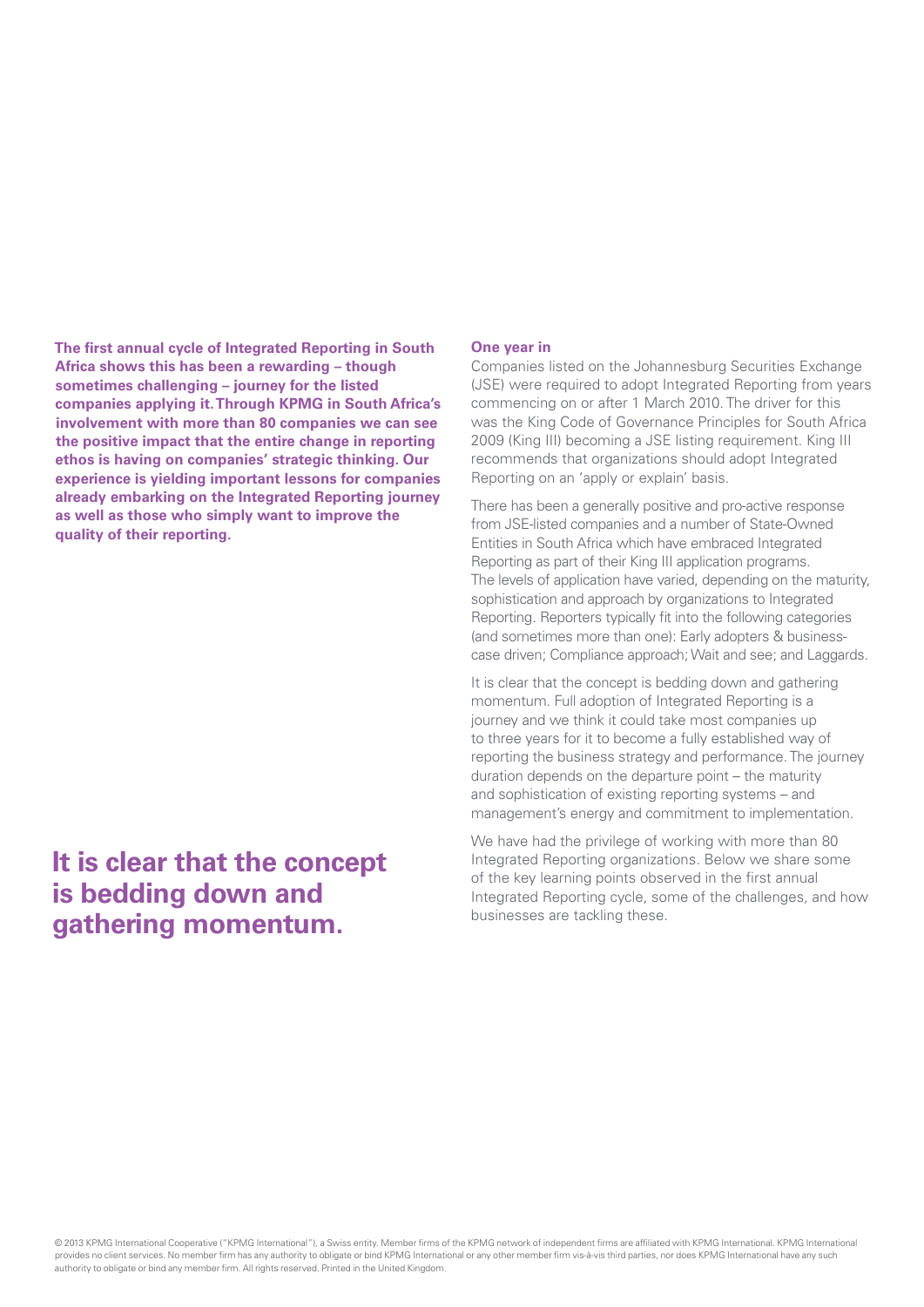## **Peer groups are establishing benchmarks and trends in terms of structure and content.**

#### **What have we learnt?**

### **Driven from the top**

The more successful Integrated Reporting implementation programs have benefitted from close involvement of CEOs and executive committees. Well organized and committed steering committees and project-management teams are needed to drive the implementation process.

## **Integrated thinking and management**

The key to successful Integrated Reporting implementation is the ability of the business to achieve integrated thinking and integrated management in the organization. This requires getting the different disciplines within the business to work together and break down the silos that are evident in many organizations. Some of the more successful Integrated Reporting teams have included the following functions:

| Finance                                                 | Performance Reporting        |
|---------------------------------------------------------|------------------------------|
| Sustainability (Safety,<br>Health & Environment)        | Governance & Regulatory      |
| Risk Management &<br>Strategy                           | <b>Operations Management</b> |
| <b>Corporate Communications</b><br>& Investor Relations | Human Resources              |
| Stakeholder Engagement                                  | Information Technology       |

These functions can be structured in different ways in each organization but the key challenge for the Integrated Reporting project leader is to get buy-in and ensure involvement from all the main internal stakeholders. There needs to be 'one view' of the business and consensus on one set of material issues that need to be addressed through one combined strategy. For example the days of having a stand-alone sustainability strategy are gone, and we are increasingly seeing this incorporated into the core strategy of the business.

## **Ad hoc reporting versus continuous process**

Given the often pressing reporting commitments and deadlines that businesses face, there needs to be a balance between preparing an ad hoc annual report and establishing an enduring integrated reporting process within the business. Shortcomings in the reporting process (such as reporting of risk management, stakeholder engagement, execution of strategy, performance and remuneration structures) often point management to deficiencies in underlying activities or processes. Management can fall into the trap of 'fixing the report' on an ad hoc basis rather than addressing the underlying issues.

The ideal state is achieved when the internal management reporting is aligned with external reporting thereby focusing on the activities most valued by investors. The story of the business is already understood, analyzed and told before the Integrated Report is prepared. Reaching this state takes away the huge effort typically observed in year-end reporting and moves towards a continuous reporting flow. We have seen businesses actively align their executive committee and board reporting to their Integrated Reporting process, and vice-versa. The result is that what gets reported is managed throughout the year so there are no surprises in the year-end reporting process.

### **Forward-looking focus**

Integrated Reports should include a forward-looking perspective on the business corroborated by a look-back on performance against strategies and strategic objectives. This marks a shift in focus from short-term historical financial performance to providing an understanding of how management is driving the medium to long-term business prospects. The cultural change required from report preparers is substantial.

### **Business-case driven approach**

Implementation of Integrated Reporting has mostly been a positive experience for corporates that have

## **Management can fall into the trap of 'fixing the report' on an ad hoc basis rather than addressing the underlying issues.**

© 2013 KPMG International Cooperative ("KPMG International"), a Swiss entity. Member firms of the KPMG network of independent firms are affiliated with KPMG International. KPMG International provides no client services. No member firm has any authority to obligate or bind KPMG International or any other member firm vis-à-vis third parties, nor does KPMG International have any such authority to obligate or bind any member firm. All rights reserved. Printed in the United Kingdom.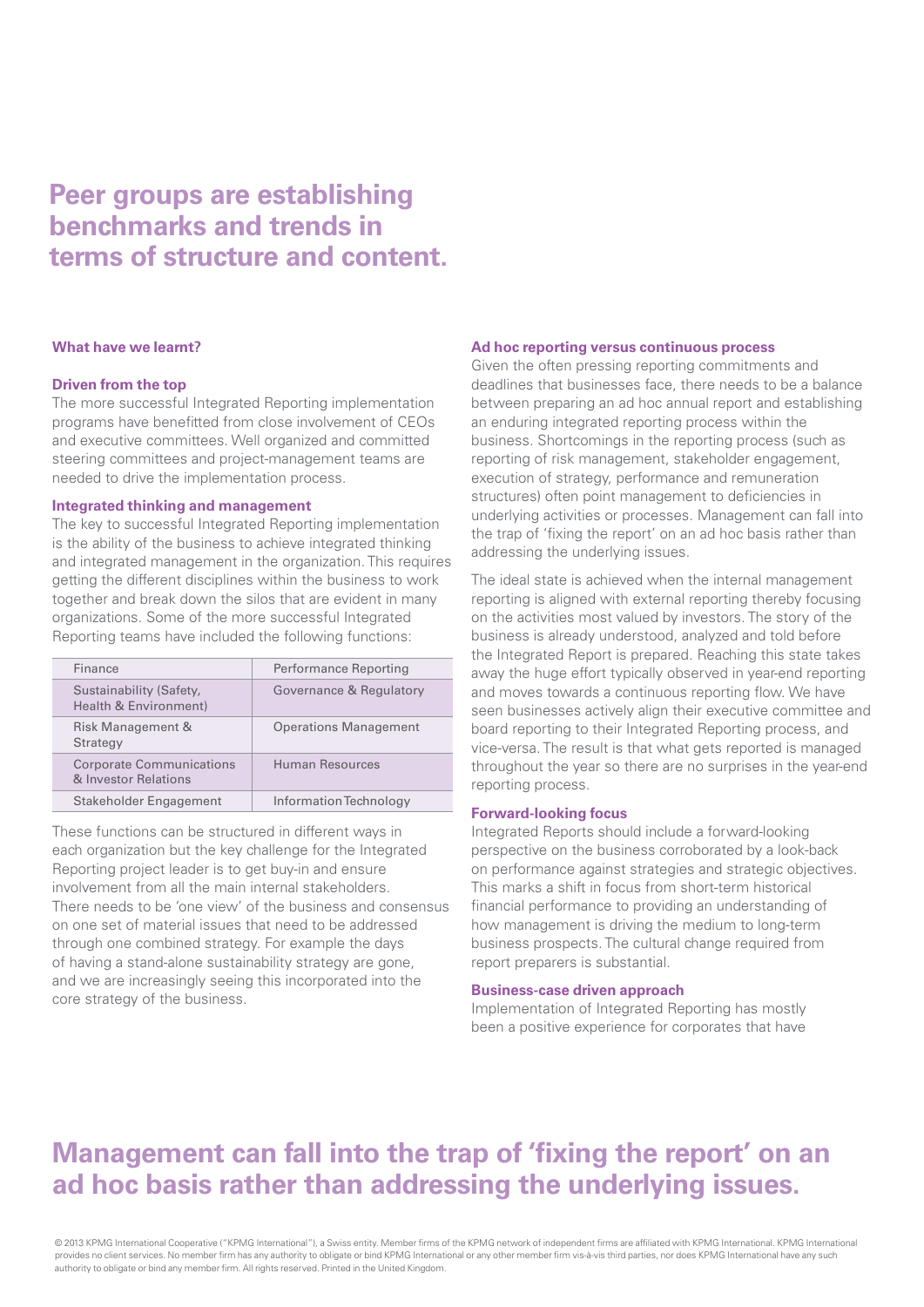## **We have seen businesses actively align their executive committee and board reporting to their Integrated Reporting process, and vice-versa.**

established a clear business-case driven approach to the task. Most organizations have built on their existing reporting practices and now are focussing on areas needing improvement.

## **What do users think?**

It is early days and there has not been overwhelming feedback from users – yet. We believe this will take time as users get used to the new approach to business reporting and Integrated Reporting gathers momentum, and as more detailed content is provided around the broader range of issues being identified in the report.

A number of forums and interaction between reporters and stakeholders are taking place on a collective and individual basis. This ongoing interaction and feedback should start the stakeholder engagement that is required to more clearly define users' legitimate requirements and expectations from Integrated Reporting.

But it is not just about the users of the reports. There are clear benefits for underlying businesses adopting Integrated Reporting. Interestingly a lot of positive feedback comes from management teams who are finding that Integrated Reporting enables them to:

- Focus the business on the really material issues
- Achieve integrated thinking and integrated management
- Consider risks and opportunities more widely (including environmental, social and governance, and stakeholder engagement)
- Communicate strategy more effectively
- Enhance performance reporting
- Streamline reporting externally and internally

## **Where now for South African companies?**

This has been a discovery process for the many first-time integrated reporters, and the first annual wave of reports got this project off to a good start. The International Integrated Reporting Council pilot programme is also adding international momentum.

The South African business community has responded positively to something that has been a long time in coming. Most businesses view it as a refreshing way of looking at and managing their businesses and reporting both internally and externally.

Peer groups are establishing benchmarks and trends in terms of structure and content as well as common material issues and performance measures. This has been particularly evident in the mining and banking sectors.

Most first-time reporters have identified areas of their Integrated Reporting process that can be improved, and we expect that report detail will improve as its value becomes apparent and the underlying reporting systems improve. Many of these developments will be addressed in the journey to better reporting that has been adopted and will become evident in new generations of Integrated Reports. Most importantly it should be recognized that Integrated Reporting is a way of achieving Better Business Reporting. It is being driven by businesses and their stakeholders as opposed to being simply another regulatory compliance exercise. The successes and better practice trends being developed as well as continued stakeholder engagement, thought leadership and drive by the business community will ultimately underpin the future success of Integrated Reporting.

## **The days of having a standalone sustainability strategy are gone.**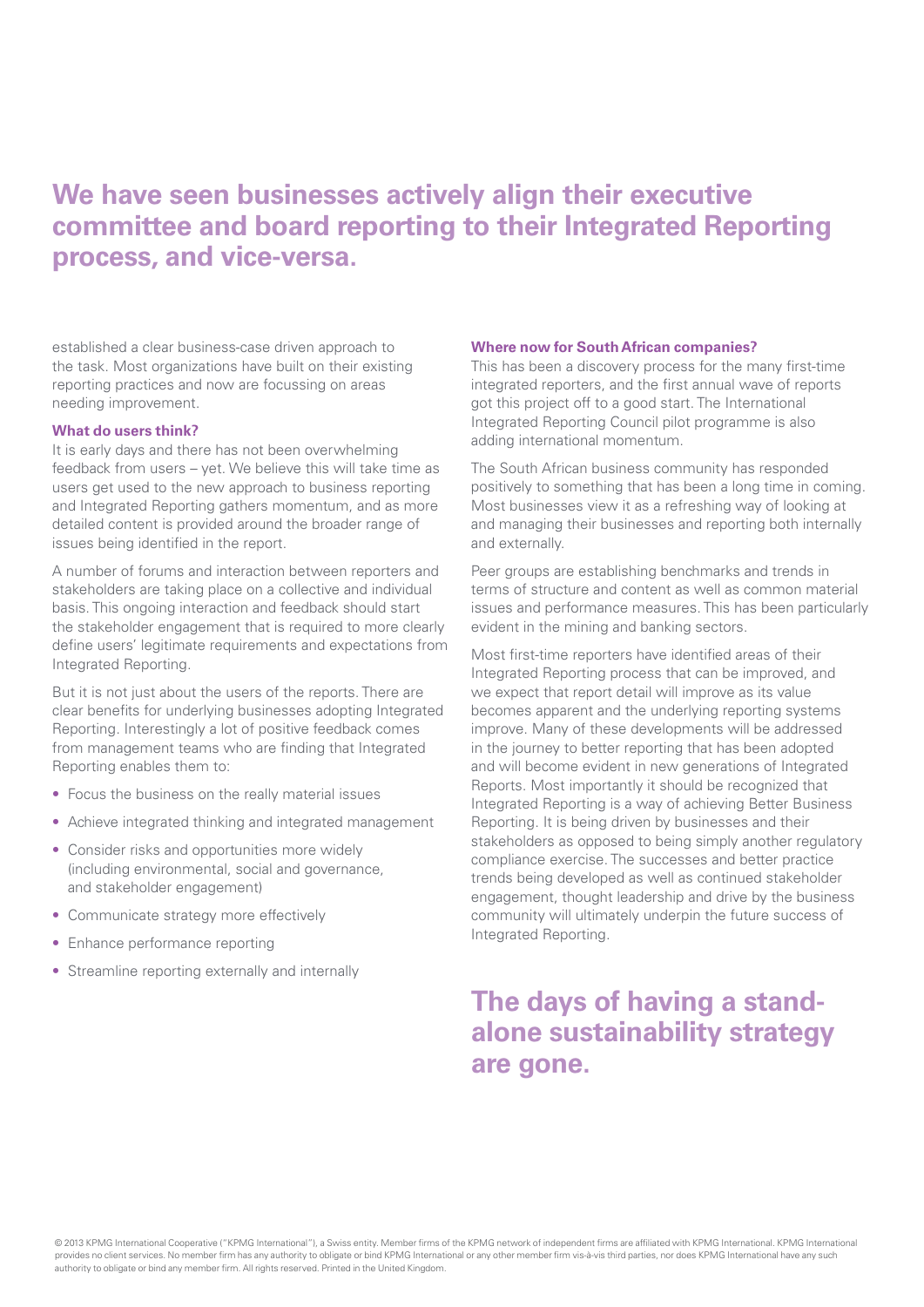## **Better Business Reporting** in practice: **Challenges found** (and how you can overcome them)

**Various common challenges and critical success factors emerged as we worked with clients in South Africa to tackle Integrated Reporting. Leading reports found innovative solutions and are establishing best practice trends in many of these areas, bringing creative thinking to the table. It is clear from the leading reports that Integrated Reporting in these companies was driven by the business – by its objectives, by its strategy, and by the different areas of the business working together to create integrated value across the organization as a whole. Leading companies also demonstrated strong interaction between reporters and stakeholders.** 

 **continuing improvement of long-term strategy. As the This approach has already started to pay dividends with the results looping back into the different areas of an organization and flowing through to its governance and Integrated Reporting process continues to mature, this interaction should generate increasing benefits for an organization and its value creation. Here we consider our findings so far on some of the challenges and success factors noted to date.** 

**IFRS reporting in the financial statements remains a safe haven for objective reporting which can be reconciled to the analysis provided by management in the Integrated Reports.** 

## **Materiality**

Materiality is applied at all levels of Integrated Reporting, particularly in risk and opportunity analysis but also in considering the impact of strategic focus areas and performance reporting and outlook.

Quantitative materiality thresholds can be defined using traditional concepts of reporting materiality but qualitative criteria need to consider issues including reputation, credibility, sensitivity and strategic relevance of matters. The structure of a well-designed Integrated Report provides a natural basis for determining the material qualitative issues.

## *Reporters who have applied the connectivity principle effectively have found that their report content naturally addresses the most material issues affecting business value.*

Additionally, the stakeholder assessments that many companies went through as part of their reporting process has helped them to step back to identify a more complete picture of business challenges and opportunities. In this respect materiality has been much less of an issue than many had originally anticipated.

## **Assurance**

Developing an appropriate assurance process over Integrated Reporting is a significant challenge for many organizations. A focus group has been formed in South Africa to address this challenge and develop guidance in consultation with regulators and other stakeholders.

A combined (internal and external) assurance approach is at the heart of an efficient and effective strategy. The assurance approach needs to combine the following:

- Governance oversight and approval of the reporting strategy, structures and processes
- Processes establishment of appropriate processes, systems and controls at all levels of the Integrated Reporting process, including internal audit and external assurance providers
- Data assurance over quality of underlying data
- Use of judgment assessments of risk and materiality

*The first challenge for reporters is to build appropriate systems of controls over these new reporting areas. The size of this task should not be under-estimated given the volume of qualitative and quantitative data which has not previously been subject to a formal reporting process.* 

Once this has been achieved we expect that the assurance community (internal and external) will be ready to meet the demand for broader assurance in these areas by building on existing assurance standards for forward-looking and nonfinancial information.

## **Logical links and flows**

Connecting elements of the report is critical to the success of effective Integrated Reporting. Appropriate structuring leads to good linkage and logical flow. Redundancies and irrelevant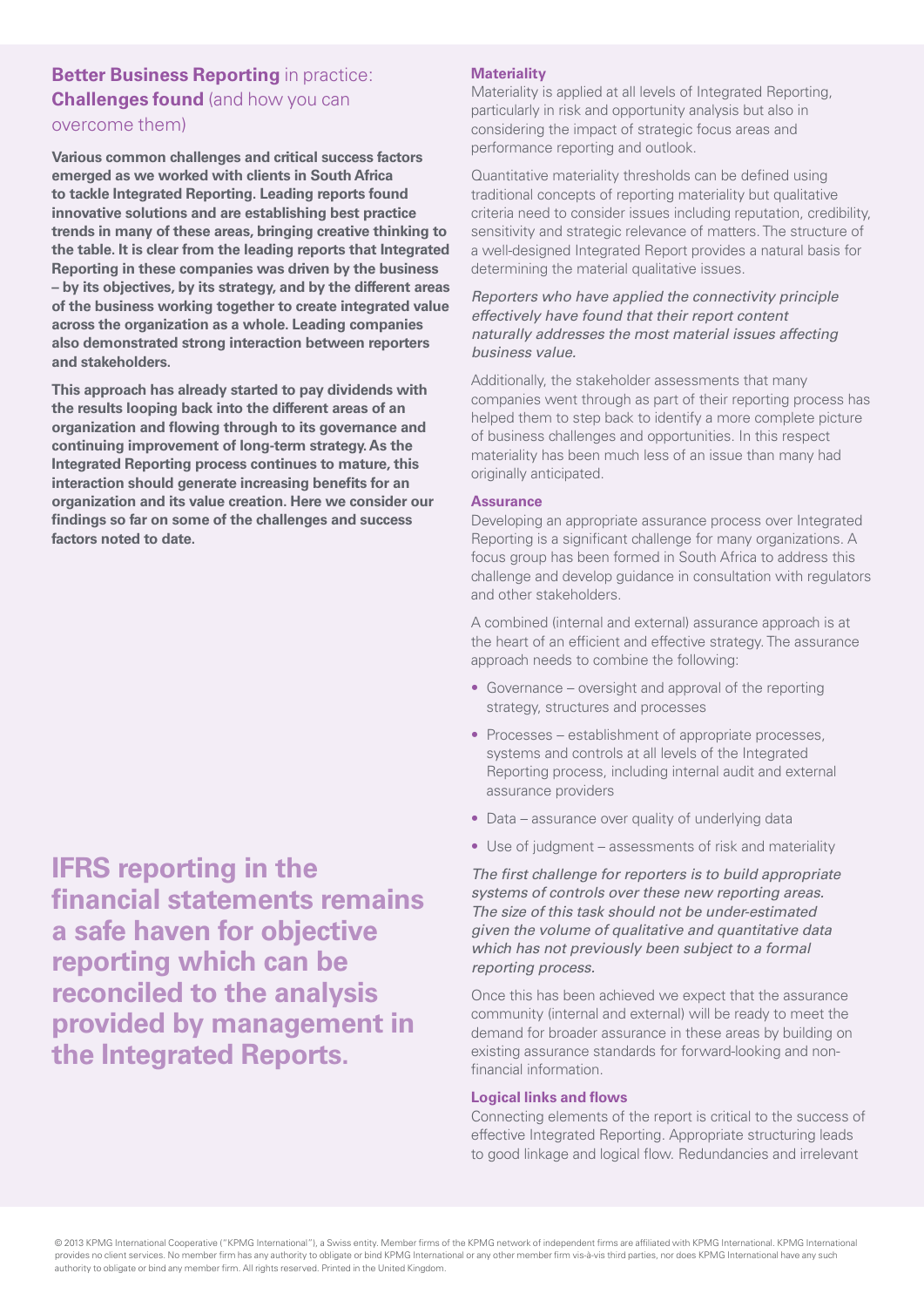content can be identified through an editing process that links content across the Integrated Reporting elements.

The ultimate test? *If it's not linked, it doesn't belong.* 

## **Regulatory requirements and other reporting**

Organizations in South Africa need to continue to meet their regulatory reporting requirements under King III, the Companies Act of 2008, International Financial Reporting Standards and the JSE listing requirements. They may also wish to subscribe to certain non-mandatory frameworks (such as the Global Reporting Initiative, JSE Socially Responsible Index, Carbon Disclosure Project, United Nations Global Compact and Millennium Development Goals).

## *Many companies have found the most effective way of dealing with additional content that's not material in the context of the Annual Report itself has been by providing explicit links to other documents.*

For example, often only abridged financial statements are provided with linkage to a separate document containing the full IFRS financial statements. This approach has worked well where the linkages have been clearly highlighted and are easy to follow.

## **Stakeholder engagement**

Stakeholder engagement is sometimes overlooked or dealt with at a shallow level. Integrated Reports should reflect meaningful interaction and engagement with stakeholders, filtering to material issues and demonstrating responsiveness in the business strategy and ultimately performance.

*Leading reports demonstrate that interaction actually took place and specify the issues arising from it rather than using generic stakeholder engagement avenues and themes.* 

Organizations that have addressed shortcomings in their stakeholder engagement processes find that a wealth of business intelligence lies in meaningful interaction with stakeholders across all spectrums of the business.

## **Providing a balanced view**

Users of reports typically want a clear view of shortcomings and challenges businesses face. Most importantly, they want to understand how management is dealing with these issues.

Businesses tend to think that reporting these challenges can lead to a negative perception of the organization. Those charged with governance have a responsibility to ensure that the Integrated Report deals with all the organization's material issues in an objective manner, providing a balanced view of the organization.

Ultimately most businesses have developed what they consider to be the best strategy to deal with the challenges they face. *They have generally found it preferable to explain how they're managing the issue rather than retreat behind boilerplate disclosure that may leave readers with the impression it is not being addressed at all.* Similarly, organizations may benefit from highlighting the opportunities and competitive advantages they have achieved in successfully executing their strategies.

## **Stating the business strategy**

Many reports only set out generic strategic themes or objectives for the organization. Businesses need to state the underlying strategies clearly so users can understand the essence of these plans and where they will take the organization. Only by understanding a strategy can performance be understood. Articulation of strategy usually requires an outline of the underlying activities, initiatives and processes linking to the associated targeted performance and aspirations.

## **Selecting the right KPIs**

Key performance indicators presented in reports are only effective when placed in context.

*It is important to link KPI's to underlying strategic imperatives as well as associated targets and trends that provide the required context.* Some organizations have gone as far as benchmarking KPIs with their peer groups locally and internationally.

It is notable that the extractive industries and banking sector have been leaders in providing additional performance information. Peer pressure may be playing a part here, with participants reluctant to risk challenge over the completeness of their disclosures.

## **Financial performance analysis**

Financial results included in Integrated Reports are often limited to summarized financial statements prepared on an abridged basis. Better reports provide analysis of drivers of volatility and sustainability of trends in financial performance and link them to underlying strategic initiatives. This could extend to providing management's perspective on sustainable earnings and identifying what are considered exceptional items in the financial results. *IFRS reporting in the financial statements remains a safe haven for objective reporting which can be reconciled to the analysis provided by management in the Integrated Reports.* 

## **Targets and future performance**

The forward-looking orientation of Integrated Reporting necessitates preparers to start providing meaningful insight into management's plans and aspirations. It does not necessarily require management to provide detailed projections or forecasts of financial performance. Ideally the uncertainties and non-controlled factors should be identified and their impact on performance outlined in sensitivity analysis. Management's aspirations and targets should focus on what they control from a strategic and operational perspective.

Reporters can be reluctant to provide targets and future performance aspirations in their external reports. Reasons given revolve around regulatory concerns on providing forward-looking information and creating expectations that may be used against management in future periods. *Often regulatory concerns and commercial sensitivities can be managed through careful presentation***.** Without guidance on future performance goals, many users set their own implicit expectations – these can be equally damaging to management if not met.

© 2013 KPMG International Cooperative ("KPMG International"), a Swiss entity. Member firms of the KPMG network of independent firms are affiliated with KPMG International. KPMG International provides no client services. No member firm has any authority to obligate or bind KPMG International or any other member firm vis-à-vis third parties, nor does KPMG International have any such authority to obligate or bind any member firm. All rights reserved. Printed in the United Kingdom.